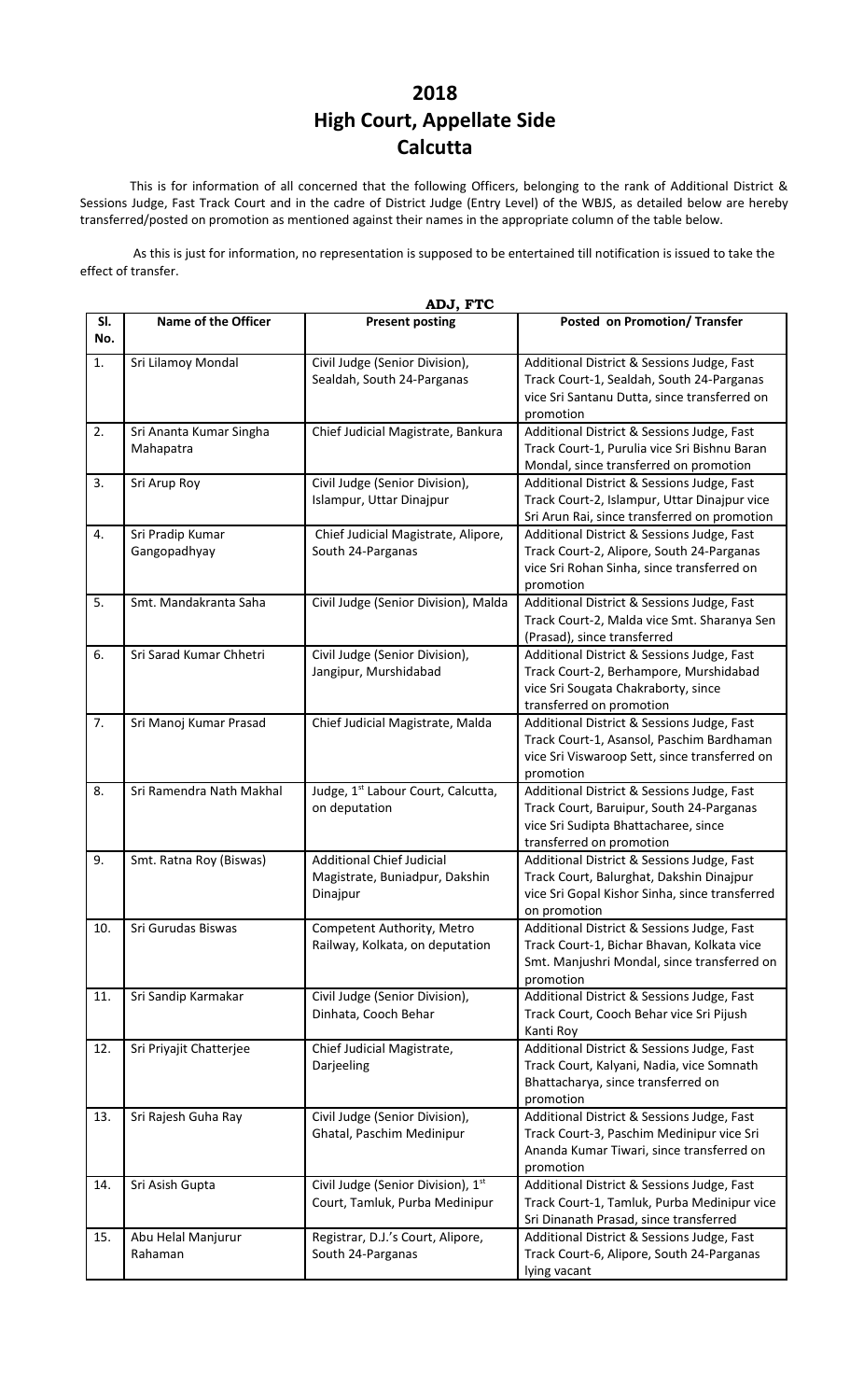| 16. | Smt. Leena Goldar          | <b>Addiitonal Chief Judicial</b>          | Additional District & Sessions Judge, Fast       |
|-----|----------------------------|-------------------------------------------|--------------------------------------------------|
|     |                            | Magistrate, Ghatal, Paschim               | Track Court-1, Raiganj, Uttar Dinajpur vice      |
|     |                            | Medinipur                                 | Sri Tikendra Narayan Pradhan, since              |
|     |                            |                                           | transferred                                      |
| 17. | Sri Krishna Murari Prasad  | Civil Judge (Senior Division),            | Additional District & Sessions Judge, Fast       |
|     | Gupta                      | Serampore, Hooghly                        | Track Court, Serampore, Hooghly vice Sri         |
|     |                            |                                           | Prasanta Mukhopadhyay                            |
| 18. | Smt. Suparna               | Chief Judicial Magistrate,                | Additional District & Sessions Judge, Fast       |
|     | Bandyopadhyay (Ghosh)      | Balurghat, Dakshin Dinajpur               | Track Court-1, Alipurduar, Jalpaiguri vice Sri   |
|     |                            |                                           | Indiwar Tripathy, since transferred              |
| 19. | Sri Ananta Kumar Bardhan   | Chief Judicial Magistrate, Cooch          | Additional District & Sessions Judge, Fast       |
|     |                            | Behar                                     | Track Court-1, Jalpaiguri vice Sri Himadri       |
|     |                            |                                           | Sankar Ghosh Hazra, since transferred on         |
|     |                            |                                           | promotion                                        |
| 20. | Sri Arjun Mukherjee        | Registrar, District Judge's Court,        | Additional District & Sessions Judge, Fast       |
|     |                            | Barasat, North 24-Parganas                | Track Court-2, Sadar, Purba Bardhaman vice       |
|     |                            |                                           | Sri Anjan Kumar Sengupta, since transferred      |
|     |                            |                                           | on promotion                                     |
| 21  | Smt. Rina Sawoo            | <b>Additional District &amp; Sessions</b> | Additional District & Sessions Judge, Fast       |
|     |                            | Judge, Fast Track Court-5, Alipore,       | Track Court-2, Alipurduar, Jalpaiguri vice Sri   |
|     |                            | South 24-Parganas                         | Rajesh Chakraborty, since transferred            |
| 22. | Smt. Moumita Bhattacharya  | <b>Additional District &amp; Sessions</b> | Additional District & Sessions Judge, Fast       |
|     |                            | Judge, Fast Track Court-2, Bichar         | Track Court, Siliguri, Darjeeling vice Sri Tapas |
|     |                            | Bhavan, Calcutta                          | Kumar Roy, since transferred                     |
| 23. | Sri Tapas Kumar Roy        | <b>Additional District &amp; Sessions</b> | Additional District & Sessions Judge, Fast       |
|     |                            | Judge, Fast Track Court, Siliguri,        | Track Court-3, Howrah, vice Sri Srikumar         |
|     |                            | Darjeeling                                | Goswami, since transferred on promotion          |
| 24. | Sri Gopal Kishor Sinha     | <b>Additional District &amp; Sessions</b> | Additional District & Sessions Judge, Fast       |
|     |                            | Judge, Fast Track Court, Balurghat,       | Track Court-5, Alipore, South 24-Parganas        |
|     |                            | Dakshin Dinajpur                          | vice Smt. Rina Sawoo, since transferred          |
| 25. | Sri Prasanta Mukhopadhyay  | <b>Additional District &amp; Sessions</b> | Additional District & Sessions Judge, Fast       |
|     |                            | Judge, Fast Track Court,                  | Track Court-2, Krishnanagar, Nadia lying         |
|     |                            | Serampore, Hooghly                        | vacant                                           |
| 26. | Sri Indiwar Tripathi       | <b>Additional District &amp; Sessions</b> | Additional District & Sessions Judge, Fast       |
|     |                            | Judge, Fast Track Court-1,                | Track Court, Ranaghat, Nadia vice Sri            |
|     |                            | Alipurduar, Jalpaiguri                    | Debabrata Kundu, since transferred on            |
|     |                            |                                           | promotion                                        |
| 27. | Sri Rajesh Chakraborty     | <b>Additional District &amp; Sessions</b> | Additional District & Sessions Judge, Fast       |
|     |                            | Judge, Fast Track Court-2,                | Track Court, Kalna, Purba Bardhaman vice Sri     |
|     |                            | Alipurduar, Jalpaiguri                    | Bibekananda Sur, since transferred on            |
|     |                            |                                           | promotion                                        |
| 28. | Smt. Sharanya Sen (Prasad) | <b>Additional District &amp; Sessions</b> | Additional District & Sessions Judge, Fast       |
|     |                            | Judge, Fast Track Court-2, Malda          | Track Court-2, Asansol, Paschim Bardhaman        |
|     |                            |                                           | lying vacant                                     |
| 29. | Sri Binoy Kumar Pathak     | <b>Additional District &amp; Sessions</b> | Additional District & Sessions Judge, Fast       |
|     |                            | Judge, Fast Track Court-1,                | Track Court-1, Islampur, Uttar Dinajpur vice     |
|     |                            | Bongaon, North 24-Parganas                | Sri Hemanta Sinha, since transferred             |
| 30. | Sri Dinanath Prasad        | <b>Additional District &amp; Sessions</b> | Additional District & Sessions Judge, Fast       |
|     |                            | Judge, Fast Track Court-1, Tamluk,        | Track Court-1, Kandi, Murshidabad, vice Sri      |
|     |                            | Purba Medinipur                           | Somnath Mukherjee, since transferred             |
| 31. | Sri Arun Rai               | <b>Additional District &amp; Sessions</b> | Additional District & Sessions Judge, Fast       |
|     |                            | Judge, Fast Track Court-2,                | Track Court-1, Howrah vice Sri Satya Arnab       |
|     |                            | Islampur, Uttar Dinajpur                  | Ghosal, since transferred on promotion           |
| 32. | Sri Hemanta Sinha          | <b>Additional District &amp; Sessions</b> | Additional District & Sessions Judge, Fast       |
|     |                            | Judge, Fast Track Court-1,                | Track Court-3, Diamond Harbour, South 24-        |
|     |                            | Islampur, Uttar Dinajpur                  | Parganas lying vacant                            |
| 33. | Sri Pijush Kanti Roy       | <b>Additional District &amp; Sessions</b> | Additional District & Sessions Judge, Fast       |
|     |                            | Judge, Fast Track Court, Cooch            | Track Court-1, Diamond Harbour, South 24-        |
|     |                            | Behar                                     | Parganas vice Ambarish Ghosh,<br>since           |
|     |                            |                                           | transferred on promotion                         |
| 34. | Sri Somnath Mukherjee      | <b>Additional District &amp; Sessions</b> | Additional District & Sessions Judge, Fast       |
|     |                            | Judge, Fast Track Court-1, Kandi,         | Track Court-2, Bichar Bhavan, Calcutta vice      |
|     |                            | Murshidabad                               | Smt.<br>Moumita<br>Bhattacharya,<br>since        |
|     |                            |                                           | transferred                                      |
| 35. | Sri Tikendra Narayan       | <b>Additional District &amp; Sessions</b> | Additional District & Sessions Judge, Fast       |
|     | Pradhan                    | Judge, Fast Track Court -1, Raiganj,      | Track Court-1, Krishnanagar, Nadia vice Sri      |
|     |                            | <b>Uttar Dinajpur</b>                     | Umesh<br>Singh,<br>transferred<br>since<br>on    |
|     |                            |                                           | promotion                                        |